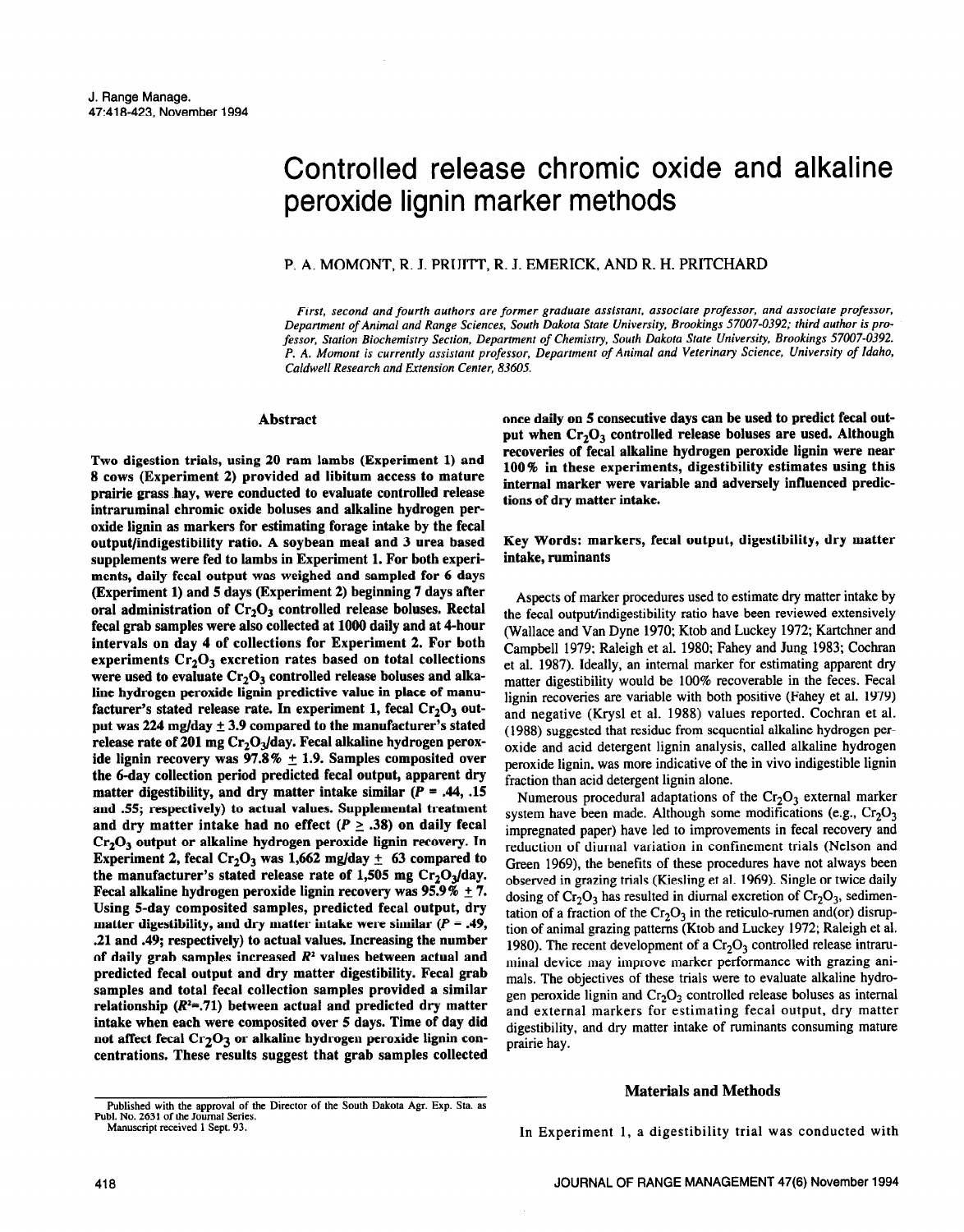| Table 1. Composition of supplements fed to lambs in Experiment 1. |  |  |  |  |  |
|-------------------------------------------------------------------|--|--|--|--|--|
|-------------------------------------------------------------------|--|--|--|--|--|

|                     | <b>Supplements</b> |                        |                  |          |  |  |
|---------------------|--------------------|------------------------|------------------|----------|--|--|
| Ingredient          | Soybean<br>meal    | Urea $+$<br>methionine | Urea +<br>sulfur | Urea     |  |  |
|                     |                    | (%)                    |                  |          |  |  |
| Soybean meal        | 91.4               | 19.8                   | 19.9             | 21.4     |  |  |
| $_{\rm Com}$        | 3.1                | 57.4                   | 57.7             | 59.1     |  |  |
| DL-methionine       |                    | 3.3                    |                  |          |  |  |
| Urea                |                    | 8.3                    | 8.3              | 8.3      |  |  |
| Sodium sulfate      |                    |                        | 3.0              |          |  |  |
| Sodium bentonite    | 1.7                | 5.6                    | 5.6              | 5.6      |  |  |
| Liquid molasses     | 3.4                | 3.3                    | 3.3              | 3.4      |  |  |
| Potassium chloride  |                    | 1.1                    | 1.1              | 1.1      |  |  |
| Dicalcium phosphate |                    | 1.1                    | 11               | $1_{-1}$ |  |  |

**aPercentage of dry matter.** 

20 **Hampshire ram lambs (mean wt 53 kg**  $\pm$  **3.3) allowed ad libitum** access to mature prairie grass hay and fed 1 of 4 protein supplements that provided 45 g of crude protein head<sup>11</sup> day<sup>1</sup>. Composition and daily nutrient intake, based on laboratory analyses, of supplements fed to lambs in Experiment 1 are listed in Tables 1 and 2, respectively. Analytical and species composition of prairie hay consumed by animals in both Experiments 1 and 2, are listed in Table 3. Lambs were housed in metabolism pens  $(.5 \times 1.0 \text{ m})$  and provided free access to water. The experiment consisted of a 21-day adaptation period followed by two 3-day collection periods for weighing and sampling feed, orts, and feces. Seven days before the beginning of the collection period, lambs were orally administered intraruminal boluses (Captec Chrome, Nufarm Industries, Aukland, New Zealand) designed to release 201 mg of chromic oxide/day (test completion date 17 June 1988; batch number 61125-l).

Experiment 2 consisted of a digestibility trial with 8 mature cows (mean wt 631 kg  $\pm$  34) that had ad libitum access to mature prairie hay (Table 3) with no supplement. Cows were housed in individual pens (4.9 x 4.9 m) and provided free access to water. The trial began with a 14-day adaptation period and was followed by a 5-day collection period for weighing and sampling feed, orts, and feces. Seven days before the first fecal collections, cows were orally administered  $Cr_2O_3$  controlled release boluses designed to release 1,505 mg of chromic oxide/day (test completion date 12 Decemberl988; batch number 81122-8). Total fecal collections were accomplished by scraping concrete floors of each pen a minimum of 4 times a day. Daily fecal output was weighed, mixed, and an approximate 400-g sample of each cow's total daily fecal output was taken and frozen (-30" C) for later laboratory analyses. Rectal fecal grab samples (approximately 200 g) were taken at 1,000 each

**Table 2. Daily nutrient intake from supplements fed to lambs.** 

|                                         | Supplements     |                      |                  |        |  |  |
|-----------------------------------------|-----------------|----------------------|------------------|--------|--|--|
| Ingredient                              | Soybean<br>meal | Urea +<br>methionine | Urea +<br>sulfur | Urea   |  |  |
| Dry matter, %                           | 87.79           | 88.61                | 89.68            | 87.88  |  |  |
| Dry matter intake, g                    | 97.45           | 108.10               | 114.79           | 109.85 |  |  |
| Crude protein, g                        | 44.83           | 45.01                | 45.32            | 46.16  |  |  |
| Nonprotein nitrogen, g                  | .11             | 4.06                 | 4.29             | 4.28   |  |  |
| Methionine, g                           | .68             | 4.37                 | .32              | .38    |  |  |
| Sulfur, g                               | .46             | .82                  | .99              | .22    |  |  |
| Calcium, g                              | .42             | .48                  | .48              | .49    |  |  |
| Phosphorous, g                          | .58             | .55                  | .59              | .63    |  |  |
| Potassium, g                            | 2.57            | 1.65                 | 1.66             | 1.74   |  |  |
| Metabolizable energy, Mcal <sup>a</sup> | .26             | .26                  | .26              | .26    |  |  |

**acalculated values.** 

**Table 3. Chemical and species composition of prairie hay consumed by lambs and cows in experiments 1 and 2.** 

| Item                                                |                 |
|-----------------------------------------------------|-----------------|
|                                                     | ----------(%)   |
| Dry matter                                          | 84.1            |
| Crude protein                                       | 5.8             |
| Neutral detergent fiber                             | 70.2            |
| Acid detergent fiber                                | 39.0            |
| Alkaline peroxide lignin                            | 1.57            |
| Calcium                                             | .40             |
| Phosphorus                                          | $\overline{11}$ |
| Sulfur                                              | .10             |
| Western wheatgrass (Agropyron smithii) <sup>b</sup> | $65.0 \pm 10.0$ |
| Japanese brome (Bromus japonicus) <sup>b</sup>      | $35.0 \pm 11.0$ |
| Unidentified forage <sup>b</sup>                    | $2.0 \pm 3.0$   |

aPercentage of dry matter.

bMeaa and **SD** from 15 samples.

day to compare marker recoveries from grab samples and total daily fecal output samples. On day 4, fecal grab samples were taken at 4-hour intervals to evaluate diurnal variation in marker recoveries. Weights from fecal grab samples were recorded and included as part of the total daily fecal output of each cow.

For both experiments, prairie hay was fed twice daily at a level approximately 10% above ad libitum intake. Hay was fed long-stem, having been previously shredded through a screenless bale grinder and stored in barrels. Individual orts were weighed and refed each day. Final orts were weighed and sampled at the end of the trial. Feed, final orts, and fecal samples were oven dried at 60" C until a constant weight was achieved, ground through a 1 -mm screen with a Wiley mill, and stored for later analysis. To determine species composition of the hay, samples from 15 bales were subsampled, sorted by species, oven dried at 100° C, and weighed.

Fecal dry matter and ash content (AOAC 1980) were determined on duplicate samples (.2 g). Fecal  $Cr_2O_3$  concentrations were determined by sulfuric/phosphoric acid digestion and bromate oxidation of ashed samples (Costigan and Ellis 1987). After hydration of samples  $Cr_2O_3$  concentration was measured using a Perkin-Elmer 503 atomic absorption spectrophotometer. Chromic oxide-free fecal samples,  $Cr_2O_3$  recoveries, and  $Cr_2O_3$  standards accompanied each analysis. An aluminum block capable of holding 64 test tubes (15 ml) was used for the digestion and oxidation steps. Recovery of added  $Cr_2O_3$  from ashed  $Cr_2O_3$ -free fecal samples was 103%  $\pm$  1.9 for all analyses.

Forage, ort, and fecal alkaline hydrogen peroxide lignin concentrations were determined on duplicate 10-g samples by sequential 48-hour alkaline hydrogen peroxide (pH = 11.5, 1% H<sub>2</sub>O<sub>2</sub>) digestion (Cochran et al. 1988) followed by acid detergent lignin procedures (Robertson and Van Soest 1981). Alkaline hydrogen peroxide lignin concentrations in grain supplements have been shown to be negligible in high roughage diets (Cochran et al. 1988) and were not included in laboratory analyses or mathematical computations. Modifications of the alkaline hydrogen peroxide procedure as suggested by Sunvold et al. (1989) included the use of 100-ml polyethylene tubes and a horizontal shaker (48 hours). To facilitate filtration in Experiment 2, the shaker was turned off after 44 hours, allowing particulate matter to settle. Excessive bumping during the acid detergent fiber procedure was prevented by not tearing the filter paper containing the alkaline hydrogen peroxide residue. Blank tubes and standard forages accompanied each analysis.

Equations used in the process of estimating dry matter intake are listed in Table 4. For each experiment, a mean  $Cr_2O_3$  excretion rate across all animals was determined based on daily total fecal collec-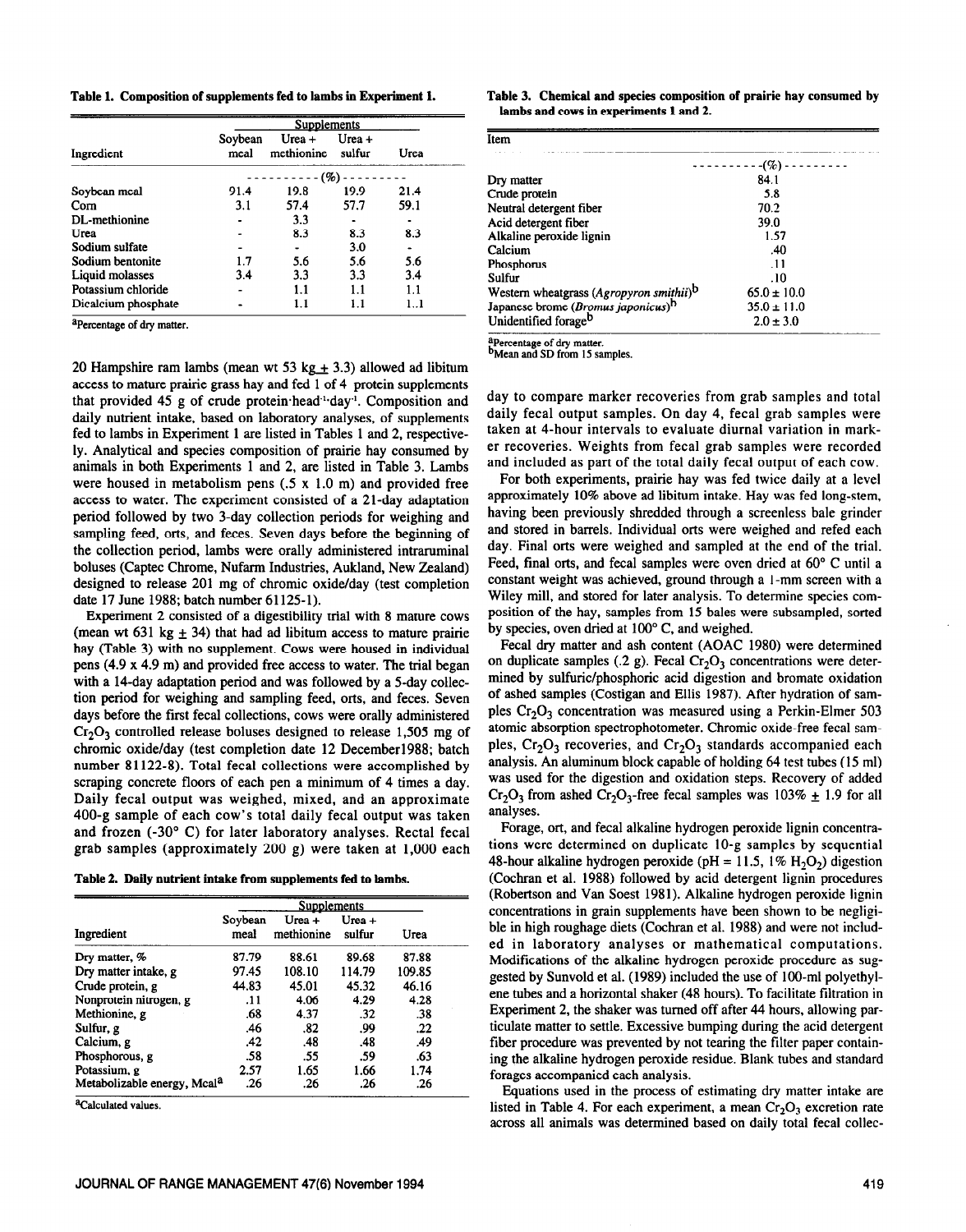## **Table 4. Equations used with marker procedures in process of dry matter intake estimations.**

 $Cr_2O_3$  excretion rate, mg/day = (mg of  $Cr_2O_3$ /gm of fecal dry matter) x (gm of fecal dry matter output/day)



Predicted dry matter intake =  $(predicted fecal dry matter output, gm/day)$ (predicted dry matter indigestibility)

\* Mean dietary alkaline hydrogen peroxide lignin = 1.57%.<br>\* Mean excretion rate with 20 lambs during 6-day collection period = 224 mg Cr/day. Mean excretion rate with 8 cows during 5-day collection period = 1,662 mg Cr/day

tions and fecal  $Cr_2O_3$  concentrations. These mean  $Cr_2O_3$  excretion rates were used in calculations to estimate fecal output in place of manufacturer's values. For each animal, estimated daily dry matter digestibility (based on feed and fecal alkaline hydrogen peroxide lignin concentrations) were compared to actual dry matter digestibility (average dry matter digestibility during the entire collection period, based on dry matter intake and fecal output). Calculated dry matter intake for each individual were compared to the average actual dry matter intake during the entire collection period.

Using the GLM procedure of SAS (1985) in a split-plot in time design (Damon and Harvey 1987) the effects of supplemental treatment (Experiment 1) on  $Cr_2O_3$  controlled release boluses and alkaline hydrogen peroxide lignin marker recovery and predictive value were analyzed. Main effects in the whole plot were treatment and lamb within treatment. The lamb within treatment error term was used to test treatment effects. Residual error was used to test for the split-plot effects (period and period x treatment, with period being one 3-day collection). Dry matter intake was included as a covariate to determine the effect of intake level on  $Cr_2O_3$  controlled release boluses excretion rate of  $Cr_2O_3$ , alkaline hydrogen peroxide lignin recovery and predictive value of these markers. Predicted minus actual values for fecal output, dry matter digestibility, and dry matter intake were generated as dependent variables. Coefficients of determination and variation  $(R^2 \text{ and } C.V.,$  respectively) were determined by regressing predicted over actual fecal output, dry matter digestibility, and dry matter intake values. Predicted and actual values were also compared using MEANS procedure with the paired ttest option (SAS 1985).

In Experiment 2, alkaline hydrogen peroxide lignin and  $Cr_2O_3$ fecal concentrations were regressed over sampling time of day, with quartic through linear responses being tested, using GLM procedures of SAS (1985). Sampling time was also used as a discrete independent variable to generate least squares means. Mean separation was accomplished using the L.S.D. procedure (SAS 1985). Coefficients of determination  $(R^2)$  and variation  $(C.V.)$  values were determined by regressing predicted fecal output, dry matter digestibility, and dry matter intake over the actual values. These regressions were conducted by progressively cornpositing data from collection days 1 to 5 for fecal grab samples and from total fecal collection samples in order to evaluate the number of daily samples required and to determine if grab samples were representative of the total daily fecal output. Predicted and actual values were also compared using the MEANS procedure with the paired t-test option (SAS 1985).

## **Results**

In experiment 1, mean dry matter intake of prairie hay for lambs during the collection periods was 2.0% of body weight  $\pm$  .05. Based on total fecal collections and sample  $Cr_2O_3$  concentrations, mean  $Cr_2O_3$  excretion rate for lambs was 224  $\pm$  4.4 mg of  $Cr_2O_3$ /day (n = 20, C.V.  $= 11$ ) compared with the manufacturer's reported value of 201 mg of  $Cr_2O_3$ /day. Minimum and maximum excretion rates were 187 and 257 mg of  $Cr_2O_3$ /day, respectively. Mean alkaline hydrogen peroxide lignin fecal recovery was  $97.8\% \pm 2.5$  (n = 20, C.V. = 11.6) with a range from 82.4 to 118%.

Supplementation of lambs fed mature prairie hay did not affect daily  $Cr_2O_3$  excretion rate ( $P = .38$ ) or fecal alkaline hydrogen peroxide lignin recovery ( $P = .47$ , Table 5). Daily Cr<sub>2</sub>O<sub>3</sub> excretion rate and fecal alkaline hydrogen peroxide lignin recovery values were not affected by dry matter intake  $(P = .41$  and .52, respectively). Predicted minus actual fecal output, dry matter digestibility, and dry

Table 5. Effect **of supplemental treatment on marker performawe and predictive value.** 

|                                              | <b>Treatment</b> |                      |                     |         |                 |     |             |  |
|----------------------------------------------|------------------|----------------------|---------------------|---------|-----------------|-----|-------------|--|
| Item                                         | Soybean<br>meal  | Urea +<br>mehtionine | $U$ rea +<br>sulfur | Urea    | SE <sup>a</sup> | $b$ | $p^{\rm c}$ |  |
| Total dry matter intake, kg/day              | 1.02             | 1.06                 | 1.09                | 1.04    | 0.8             | .66 |             |  |
| Alkline hydrogen peroxide lignin recovery, % | 96.4             | 102.1                | 92.4                | 98.1    | 4.3             | .47 | .52         |  |
| $Cr_2O_3$ excretion rate, mg/day             | 225              | 218                  | 216                 | 236     | 8.8             | .38 | .41         |  |
| Predicted minus actual:                      |                  |                      |                     |         |                 |     |             |  |
| fecal output, g/day                          | $-11.9$          | 15.6                 | 30.7                | $-25.6$ | 23.6            | .36 | .40         |  |
| dry matter digestibility, %                  | $-2.6$           | .9                   | $-4.4$              | $-1.3$  | 2.3             | .62 | .77         |  |
| dry matter intake, g/day                     | $-11.1$          | 69.4                 | $-20.7$             | $-69.4$ | 77.6            | .82 | .20         |  |

aLeast squares mean standard error (n=5).

bp = **Probability of a significant supplemental treatment effect** 

**cP = Probability of a significant dry matter intake effect.**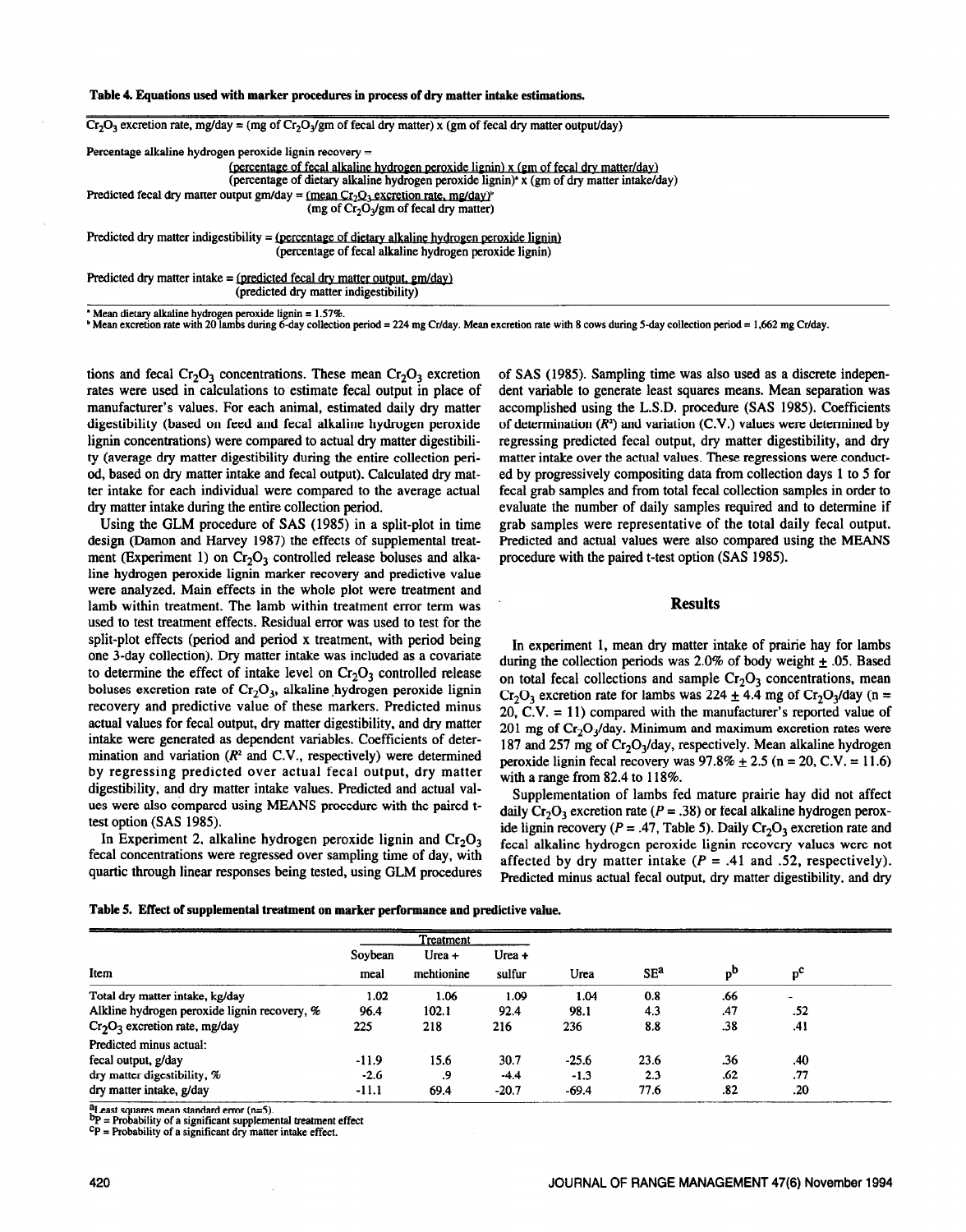Table 6. Relationships between actual and predicted fecal output, appar**ent dry matter digestibility and dry matter intake.** 

| Item                                                | Actual |        | Predicted Difference <sup>a</sup> | DЪ  |
|-----------------------------------------------------|--------|--------|-----------------------------------|-----|
| Experiment 1                                        |        |        |                                   |     |
| fecal output, g                                     | 572    | 580    | 8±10                              | .44 |
| dry matter digestibility, %                         | 45.6   | 43.9   | $-1.5 \pm 1.0$                    | .15 |
| dry matter intake, g                                | 1.053  | 1,033  | $-20+33$                          | .55 |
| Fecal grab samples (Experiment 2)                   |        |        |                                   |     |
| fecal output, g                                     | 4.531  | 4.653  | $122 + 174$                       | .49 |
| dry matter digestibility, %                         | 56.0   | 53.6   | $-2.4 \pm 1.8$                    | .21 |
| dry matter intake, g                                | 10.304 | 10.016 | $-287+410$                        | .49 |
| Total daily fecal collection samples (Experiment 2) |        |        |                                   |     |
| fecal output, g                                     | 4.531  | 4.519  | $-12+149$                         | .94 |
| dry matter digestibility, %                         | 56.0   | 55.5   | $-5+2.2$                          | .85 |
| dry matter intake, g                                | 10.308 | 10.155 | $-149+309$                        | .63 |

**%edicted minus actual and SEM.** 

**bp** = Probability that mean differences in different from zero.

matter intake values were similar  $(P > .20)$  across supplemental treatments and dry matter intake. Utilizing paired comparisons, predicted minus actual fecal output, dry matter digestibility, and dry matter intake values were not different ( $P = .44$ , .15 and .55, respectively) from zero (Table 6).

Regression of predicted over actual fecal output, dry matter digestibility, or dry matter intake, however, resulted in varied *R2* values. Estimated fecal output values were closely related to actual fecal output  $(R^2 = .83$ , and C.V. = 8.4%), using total fecal collection samples cornposited over the entire 6-day period. The relationship detected between predicted and actual dry matter digestibility was low  $(R^2 = .01, C.V. = 18.25)$  and when dry matter digestibility was used to calculate dry matter intake, the relationship between predicted and actual dry matter intake was adversely affected  $(R^2 = .54, C.V. =$ 17.0).

In experiment 2, mean dry matter intake of prairie hay for cows during the collection periods was 1.6% of body weight  $\pm$  .05. Mean  $Cr_2O_3$  excretion rate from cows was 1,662 mg of  $Cr_2O_3$ /day 63 (n = 8, C.V. = 10.6) with a range from 1487 to 2,020 mg of  $Cr_2O_3$ /day. Manufacturer's reported release rate for this allotment of boluses was 1505 mg Cr,O,/day. Mean alkaline hydrogen peroxide lignin fecal recovery from cows was  $95.9\% \pm 3.2$  (n = 8, C.V. = 10.1), ranging from 81 to 106%.

There was no diurnal variation of fecal  $Cr_2O_3$  or alkaline hydrogen peroxide lignin excretion. Based on polynomial regression analysis of variance, sampling time of day did not affect  $(P>0.69$ , quartic through linear responses tested) fecal  $Cr_2O_3$  or alkaline hydrogen peroxide lignin concentrations. Mean fecal  $Cr_2O_3$  concentration for the 8 cows on day 4 was 42.2  $\mu$ g/g, and fecal Cr<sub>2</sub>O<sub>3</sub> concentration at each 4-hour interval was not affected by sampling time of day  $(P=.97, Fig. 1)$ . Mean fecal alkaline hydrogen peroxide lignin concentration was  $4.9\% \pm .24$ , and fecal alkaline hydrogen peroxide lignin did not differ  $(P=.94, Fig. 1)$  over sampling time. Utilizing paired comparisons, predicted minus actual fecal output, dry matter digestibility, and dry matter intake values were not different from zero (Table 6) for fecal grab samples ( $P = .49, .21$  and .49, respectively) or samples from total fecal collections ( $P = .94, .85$  and .63, respectively) in experiment 2.

The ability to predict fecal output, dry matter digestibility, and dry matter intake using  $Cr_2O_3$  controlled release boluses and alkaline hydrogen peroxide lignin as markers was improved by increasing the number of daily samples collected and composited (Fig. 2 and 3). As expected, the amount of increase in  $R<sup>2</sup>$  and decrease in C.V. values



**Fig. 1. Fecal alkaline hydrogen peroxide lignin (APL, % dry matter**  basis) and  $Cr_2O_3$  (ugm  $Cr_2O_3$  gm fecal dry matter) concentrations on **d 4 of total collections for cows (n = 8) fed mature prairie hay (Experiment 2).** 

**between** predicted and actual fecal output, dry matter digestibility, and dry matter intake diminished with additional sampling days. Predicted fecal output was closely related to actual fecal output. Using 5-day composited samples, high *R'* **values** for both fecal grab and total daily fecal output samples were determined (.82 and .85,  $C.V. = 10.9$  and 8.5 for Experiments 1 and 2, respectively). Lower  $R^2$ values between actual and predicted dry matter digestibility (.70 and .65.,  $C.V. = 4.9$  and 6.1 for 5-day fecal grab and total daily fecal output samples) resulted in reduced accuracy of dry matter intake estimations  $(R^2 = .71$  and  $.71$ , C.V. = 12.6 and 10.1 for grab and total daily fecal output samples).

#### **Discussion**

Mean  $Cr_2O_3$  excretion rates were 11.4% higher in Experiment 1



**Fig. 2. Coefficients of determination and variation (R\* and C.V., respectively) for relationships between marker based estimates from fecal grab samples and actual values derived from total collections for fecal output (FO), apparent dry matter digestibility (DMD), and dry matter intake (DMD for cow trial (Experiment 2). The x-axis represents the number of daily fecal grab samples that were cornposited for marker analysis.**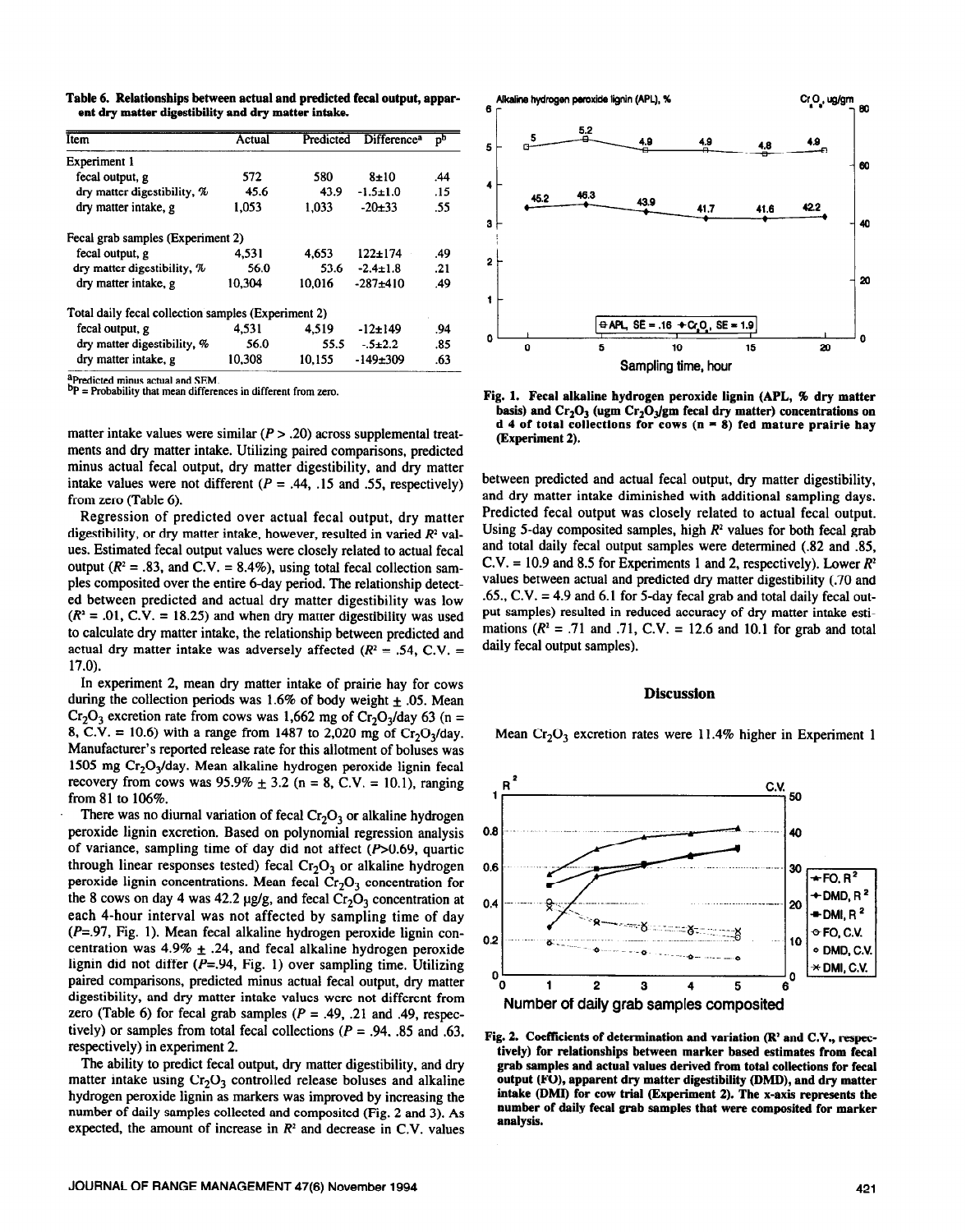

**Number of daily samples cornposited from total fecal collections** 

Fig. 3. Coefficients of determination and variation (R<sup>2</sup> and C.V., respec**tively) for relationships between marker based estimates from total daily fecal collection** samples and **actual values derived from total collections for fecal output (FO), apparent dry matter digestibility @MD), and dry matter intake (DMD for cow trial (Experiment 2). The x-axis represents the number of total daily fecal collection samples that were cornposited for marker analysis.** 

and 11.8% higher in Experiment 2 than manufacturer's stated release rates. R. H. Laby (unpublished data) suggests that  $Cr_2O_3$  release from the bolus is directly related to  $H_2O$  kinetics in the rumen. If ruminal fluid dynamics differ with forage type, then different  $Cr_2O_3$ release rates from the  $Cr_2O_3$  controlled release boluses would be expected. Parker et al. (1989) determined that Cr release rates from  $Cr<sub>2</sub>O<sub>3</sub>$  controlled release boluses were higher for less digestible feedstuffs. They detected higher Cr release rates (68.1 mg of Cr/day) with lambs consuming meadow hay (dry matter digestibility  $= 58\%$ ) and lower values (54.8 mg of Cr/day) for lambs fed fresh cut clover (dry matter digestibility =  $77.5\%$ ). Lambs fed fresh cut ryegrass (dry matter digestibility  $= 63.8$ ) and a mixture of ryegrass and clover had intermediate Cr release rates from  $Cr_2O_3$  controlled release boluses. Using manufacturer's stated  $Cr_2O_3$  release rates, Hatfield et al. (1991) over predicted fecal output by 18 to 45 percentage units with lambs in confinement consuming alfalfa pellets, and in 2 subsequent trials with lambs grazing growing range vegetation fecal output was underestimated by 4 to 13 percentage units. If the alfalfa pellets were more digestible than the range forage consumed by lambs, then variations in  $Cr_2O_3$  excretion rate due to diet digestibility may explain these differences.

Using release rates suggested by the manufacturer in our studies would have resulted in underestimation of fecal output. In situations where only relative comparisons of fecal output are needed, validation of the Cr<sub>2</sub>O<sub>3</sub> excretion from cattle administered Cr<sub>2</sub>O<sub>3</sub> controlled release boluses may not be critical. Data from this trial suggests that when fecal output is being estimated using  $Cr_2O_3$  controlled release boluses and determining the amount of forage consumed is a high priority, it is advisable to validate the rate of  $Cr_2O_3$ excretion using total fecal collections on a small number of animals consuming forage similar to that consumed by a larger group. Although this will increase the labor required, it may be necessary to accurately predict forage intake when more than relative differences are needed. This is substantiated by other studies (Parker et al., 1989; Hatfield et al. 1991) where digestibility of the diet affected  $Cr_2O_3$ release rates.

Fecal  $Cr_2O_3$  concentration was not affected by sampling time or type of fecal sample used for cows administered  $Cr_2O_3$  controlled release boluses. Ruminal  $Cr_2O_3$  dissolution has been determined to be linear over time for boluses designed for sheep (Ellis and Rodden 1987; Barlow et al. 1988; Parker et al. 1990) and cattle (Ellis et al.

1982). Parker et al. (1990) determined that daily sampling time had little effect on hourly fecal  $Cr_2O_3$  concentrations for sheep consuming a variety of forages in confinement or pasture environments. Fecal  $Cr_2O_3$  concentrations and estimations of fecal output were comparable for grab samples and total daily fecal output samples. Nelson and Green (1969) also reported that  $Cr_2O_3$  recovery was not affected by fecal sampling technique. A constant release of Cr throughout the day would improve fecal output estimations made from a single fecal grab sample and would allow greater flexibility in sampling time when conducting grazing studies.

Daily excretion rates of  $Cr_2O_3$  for sheep fed mature prairie hay were not affected by level of forage intake or the supplemental protein treatments used in Experiment 1. Other studies, with sheep administered  $Cr_2O_3$  controlled release boluses, have generated contradictory results concerning the effects of dry matter intake and supplementation on  $Cr_2O_3$  release rates. Parker et al. (1990) suggested that daily feeding pattern and level of intake did not affect  $Cr_2O_3$ release rate. However, Hatfield et al. (1991) determined that barley supplementation and level of forage dry matter intake influenced prediction of fecal output for lambs in confinement consuming alfalfa pellets. With several groups of cattle administered  $Cr_2O_3$  controlled release boluses while grazing 1 of 3 pasture systems (high, medium, and low intake), Barlow et al. (1988) found no differences in  $Cr_2O_3$ release rate between pasture groups. It seems that daily  $Cr_2O_3$  excretion rates were similar across the levels of forage dry matter intake and supplementation schemes used in this study.

Within the allotment of  $Cr_2O_3$  controlled release boluses used for each experiment, variation in fecal  $Cr_2O_3$  excretion rates (C.V. = 11 and 10.6% for Experiments 1 and 2, respectively) were higher than previously reported values that ranged from 5 to 10% (Ellis et al. 1981, 1982; Ellis and Rodden 1987; Barlow et al. 1988; Parker et al. 1990). These lower C.V. values for daily  $Cr_2O_3$  release rate were obtained when ruminal  $Cr_2O_3$  dissolution from the surface of the  $Cr<sub>2</sub>O<sub>3</sub>$  controlled release boluses was measured using ruminally fistulated animals. Movement of  $Cr_2O_3$  out of the rumen and through the lower gastrointestinal tract would increase variation associated with determining daily  $Cr_2O_3$  release rates based on fecal  $Cr_2O_3$  concentration and total fecal collection.

Problems with  $Cr_2O_3$  controlled release bolus regurgitation and unexplained failure of the bolus to release  $Cr_2O_3$  in the rumen have been reported (Ellis et al. 1981; Parker et al. 1990). All animals administered  $Cr_2O_3$  controlled release boluses in our experiments had reasonable fecal  $Cr_2O_3$  levels. High failure rates primarily due to  $Cr_2O_3$  controlled release bolus regurgitation (Momont, et al., 1993) were found in subsequent studies involving mature cows grazing dormant winter range.

Data from our study indicate that mean fecal alkaline hydrogen peroxide lignin recovery was nearly 100% in both experiments and predicted digestibility estimates were not different than dry matter digestibility values based on total collections. However, relationships between predicted and actual digestibility coefficients were variable as indicated by  $R<sup>2</sup>$  values. Previous studies indicated that consistent marker recoveries from alkaline peroxide treatment before acid detergent lignin analysis could be obtained for mature forage sources, which would provide accurate digestibility estimations. Using steers fed dormant bluestem-range grass, Cochran et al. (1988) reported a mean fecal alkaline hydrogen peroxide lignin recovery of 97.6% and determined that predicted and actual organic matter digestibility were not different (46.4% and 48.3%, respectively). In a follow-up study (Sunvold and Cochran, 1991), steers limit-fed prairie hay had a mean fecal alkaline hydrogen peroxide lignin recovery of 92.5%. While predicted and actual digestibility coefficients were not different (54.4% and 48.2%, respectively), alkaline hydrogen peroxide lignin did not appear as effective at predicting digestibility as in the earlier